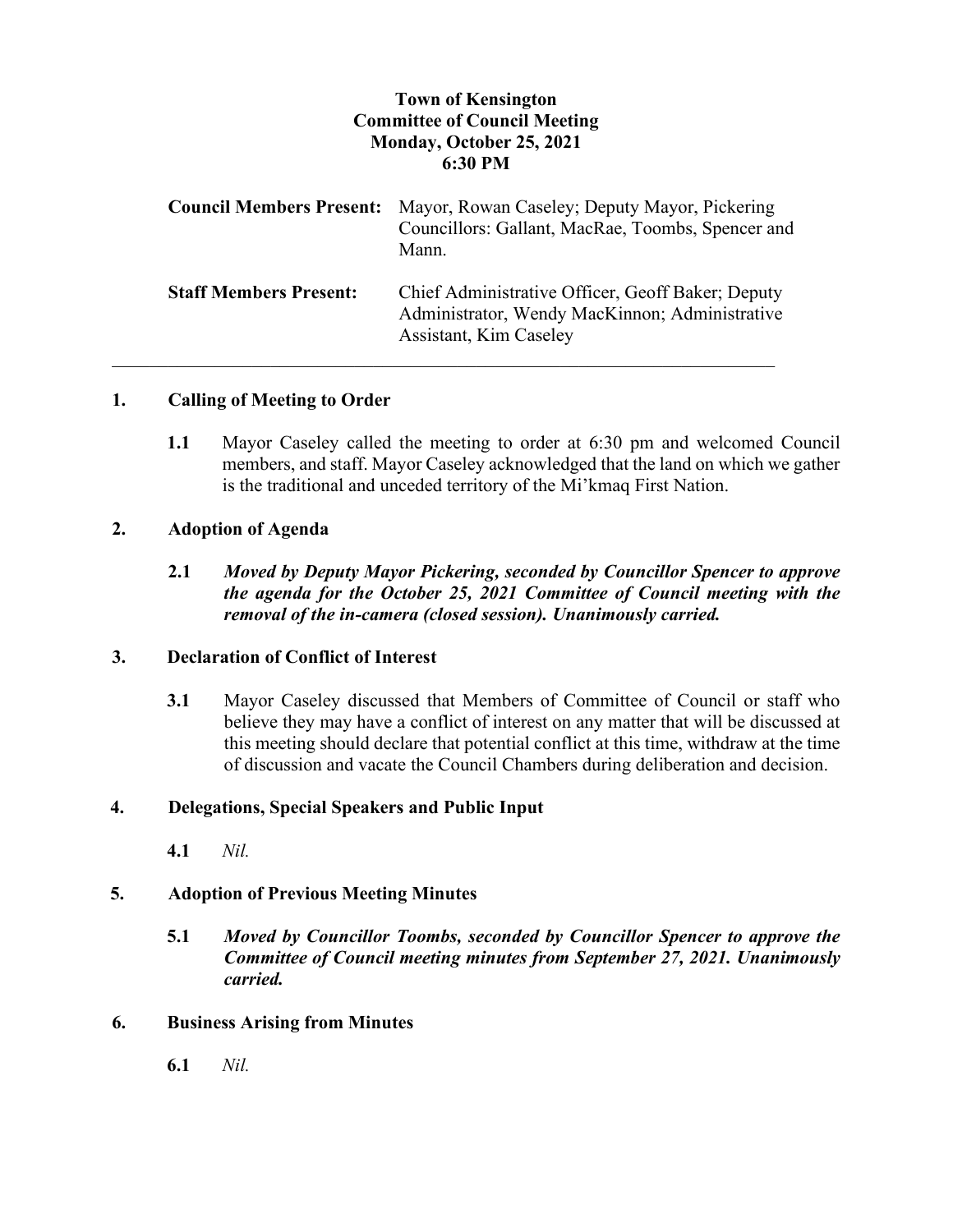## **7. Staff Reports**

## **7.1 CAO's Report**

- **7.1.1** *Moved by Deputy Mayor Pickering, seconded by Councillor Spencer to receive and recommend approval to Town Council the adoption of the October 2021 CAO's Report as prepared by CAO, Geoff Baker. Unanimously carried.*
- **7.1.2** Council discussed item #12 Chair lift request at the Town Hall. Councillor Mann suggested that a chair lift also be considered at the Credit Union Centre. Town staff will research information on potential solutions and research possible funding sources.

## **7.2 Fire Department Statistical Report**

- **7.2.1** *Moved by Councillor MacRae, seconded by Councillor Toombs to receive and recommend to Town Council the adoption of the September 2021 Fire Chief's Report as prepared by Fire Chief Hickey. Unanimously carried.*
- **7.3 Police Department Statistical Report**
	- **7.3.1** *Moved by Councillor Spencer, seconded by Councillor Gallant to receive and recommend to Town Council the adoption of the September 2021 Police Statistical Report as prepared by Chief Sutherland. Unanimously carried.*

### **7.4 Development Permit Summary Report**

- **7.4.1** *Moved by Councillor Spencer, seconded by Councillor MacRae to receive the October 2021 Development Permit Summary Report as prepared by Administrative Assistant, Kim Caseley. Unanimously carried.*
- **7.5 Financial Report - Bills List**
	- **7.5.1** *Moved by Councillor Spencer, seconded by Councillor Mann to receive and recommend to Town Council the approval of the General Bills List for September 2021 in the amount of \$539,961.07. Unanimously carried.*
	- **7.5.2** *Moved by Councillor Mann, seconded by Councillor MacRae to receive, and recommend to Town Council the approval of the Water & Sewer Utility Bills List for September 2021 in the amount of \$9,191.92. Unanimously carried.*

## **7.6 Summary Income Statement**

**7.6.1** *Moved by Councillor Toombs, seconded by Deputy Mayor Pickering to receive and recommend to Town Council the adoption of the Summary Income Statements for September 2021, as prepared by Deputy Administrator, Wendy MacKinnon. Unanimously carried.*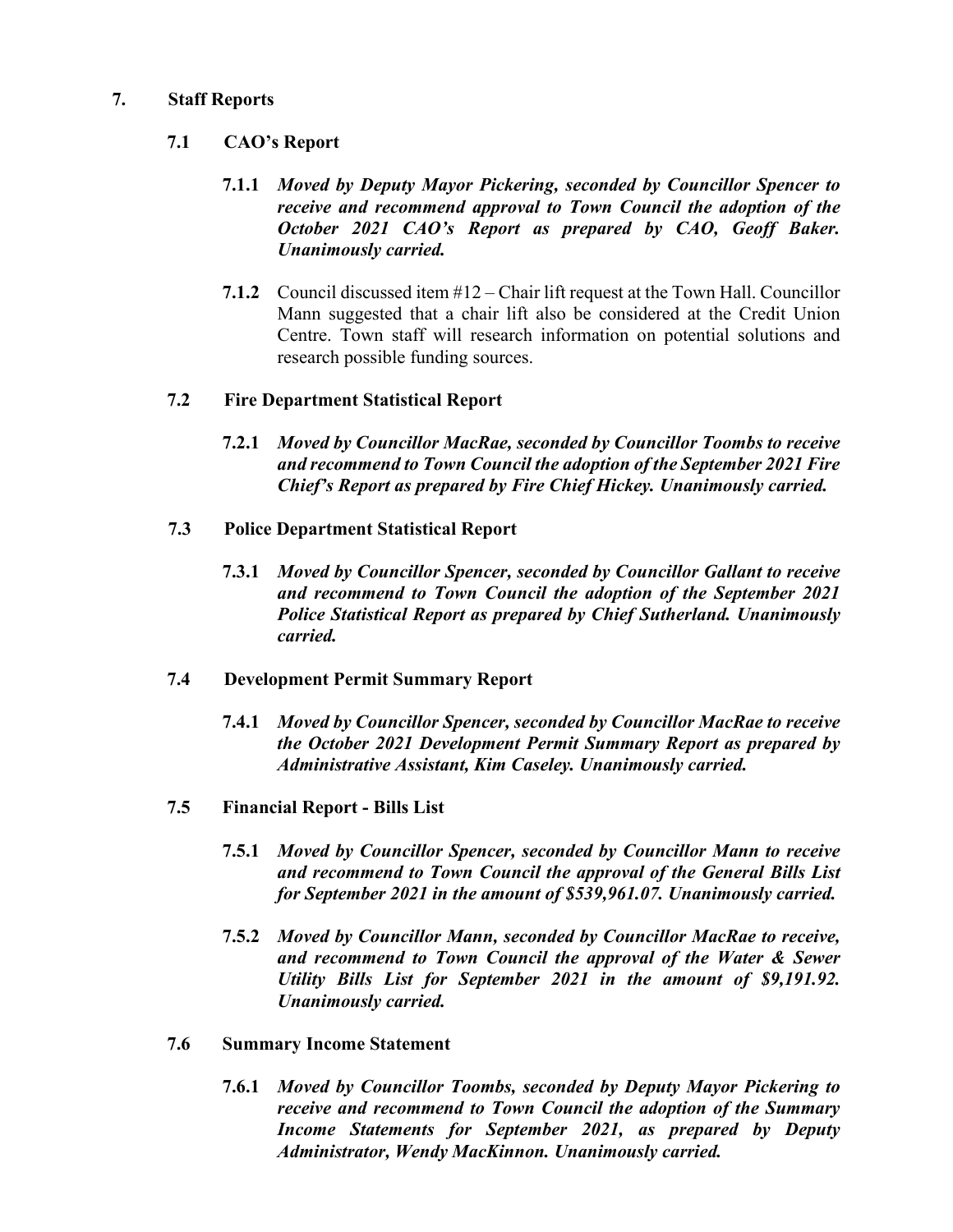### **7.7 Credit Union Centre Report**

**7.7.1** *Moved by Councillor Toombs, seconded by Councillor Gallant to receive and recommend to Town Council the adoption of the Credit Union Centre Report for September 2021, as prepared by CUC Manager, Robert Wood.*

## *Unanimously carried.*

**7.7.2** Councillor Gallant inquired if unpaid signage at the Credit Union Centre is removed. Mr. Baker will confirm with the Credit Union Centre Manager, Robert Wood.

#### **8. New Business**

### **8.1 Former Blacksmith Shop/Go!Fish Eatery**

**8.1.1** *Moved by Deputy Mayor Pickering, seconded by Councillor MacRae,*

*WHEREAS a fire occurred at a town owned building, formerly the James Mullally Blacksmith Shop and the Go! Fish Eatery, located at 29 Commercial Street, on May 16, 2021;*

*AND WHEREAS Coles Associates were retained by PE Claims Services Inc. to provide engineering services to conduct an independent review and to offer an opinion on the current structural condition of the burnt structure;*

*AND WHEREAS it is the opinion of Coles Associates Ltd. that the building's structural elements are severally damaged by the fire, should not be salvaged, and would require a full replacement;*

*AND WHEREAS the Town of Kensington retained the services of WSP Engineers to provide engineering services to conduct an independent review and to offer a second opinion on the structural integrity of the structure;*

*AND WHEREAS it is the opinion of WSP Engineers that the floor system, three of the four walls and roof system all have significant fire damage which has resulted in section loss and reduced structural capacity of the main structural components of the building and that the structural systems cannot be rehabilitated and require full structural replacement;*

*BE IT RESOLVED THAT Town Council authorize the CAO to proceed with having the former James Mullally Blacksmith Shop, located at 29 Commercial Street, demolished, and removed, through its insurance company as quickly as reasonably possible.*

*Unanimously carried.*